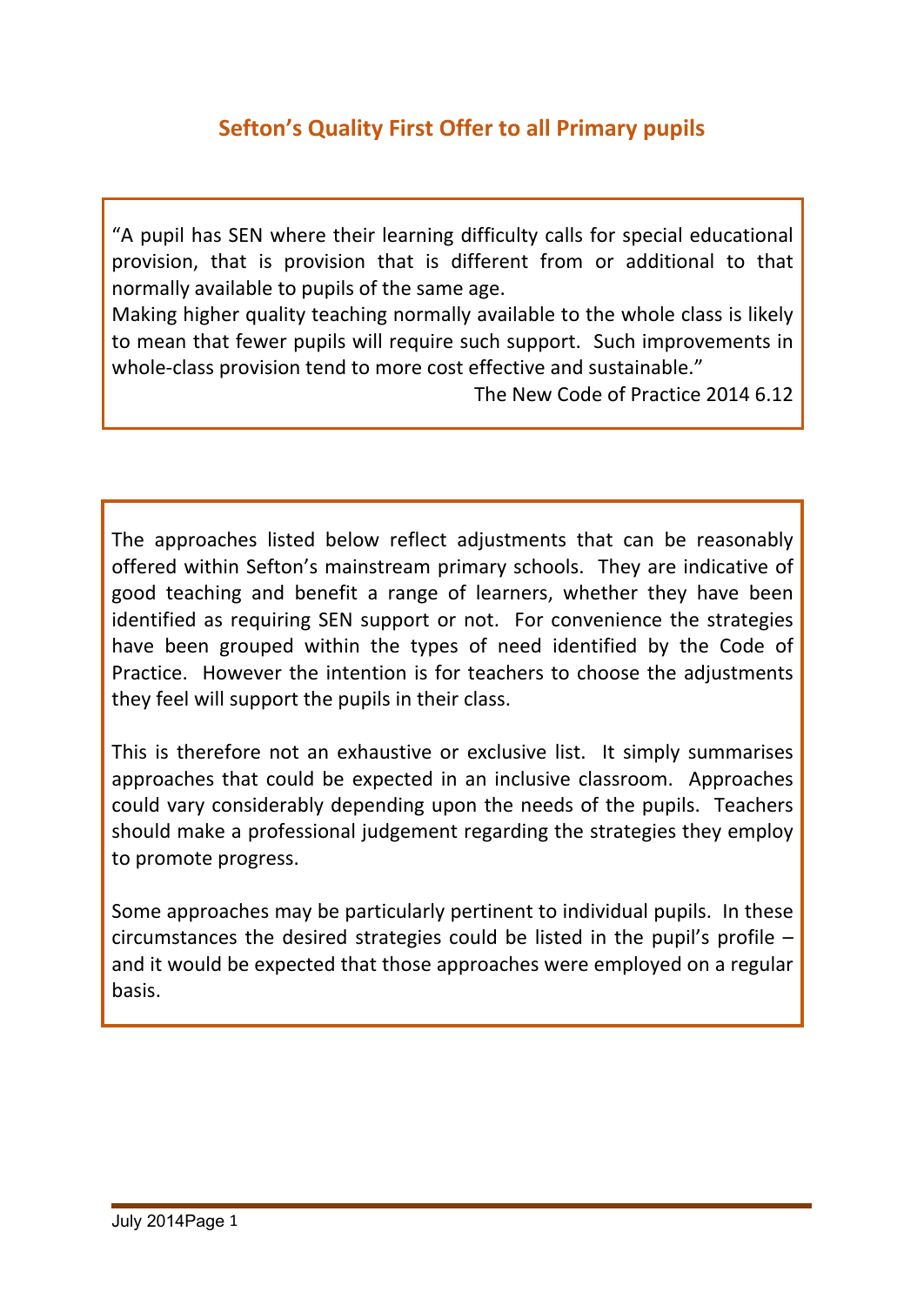**Before any adaptations are put in place it would be expected that the pupil would have access to a broad and balanced curriculum that builds on a pupil's prior attainment and /or level of development.**

### Approaches to support Communication and Interaction

- Clear and simple instructions
- Clear classroom organisation and structures
- Clear unambiguous use of language
- Time provided for pupils to process language
- Outcomes modelled and demonstrated
- Opportunities to work independently, without interruption
- Teacher able to access and employ method of communication appropriate to need
- Visual timetables and supports
- Access to talking partners or alternative approaches
- Strategies and approaches to manage change and transitions

## Approaches to support social, emotional and mental health difficulties

- A clear and understood behaviour policy, detailing rewards, sanctions and other motivators
- An environment where pupils feel safe, and free from bullying and harassment
- A range of opportunities to support social and emotional development, including a sense of self efficacy and self-confidence
- Consistent use of positive language and clear expectations from adults
- Positive, regular communication with parents and carers
- A curriculum that takes into account concentration levels, aptitudes and interests
- Tactile sensory objects to calm student
- Time Out and Time Away Arrangements
- Recognition of sensory needs and appropriate adjustments made
- Class and school mediation strategies